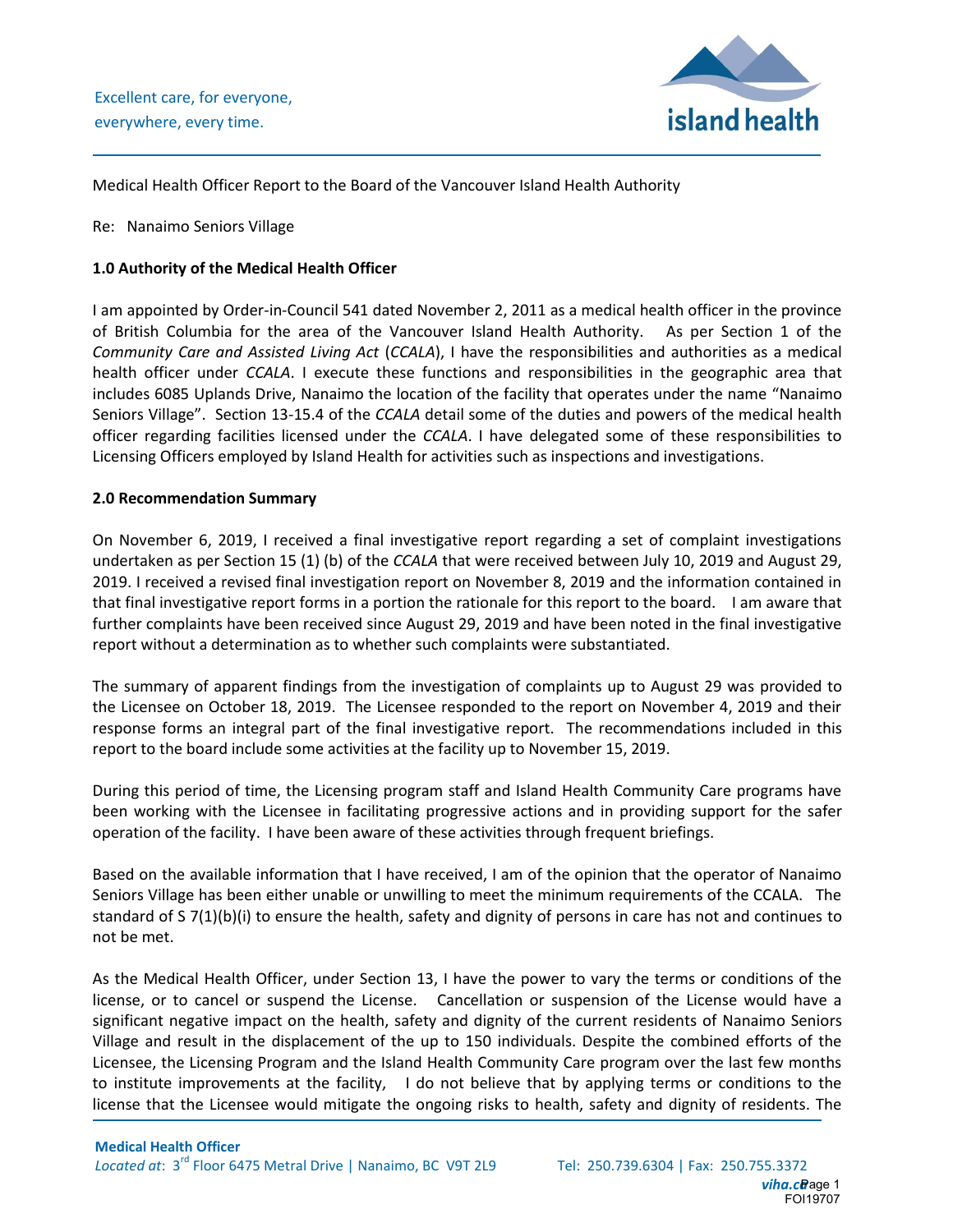Licensing program in its final investigative report has recommended that an Administrator be appointed and I concur with this recommendation based on the evidence available to me.

As such, it is my opinion and advise that the Board of Vancouver Island Health Authority immediately appoint an Administrator as per Section 23 of the Community Care and Assisted Living Act for a period of time of not less than six months. The Administrator would be expected to work with the Licensee to ensure compliance with all requirements of the *CCALA* and to rebuild system stability and confidence in the operation of the facility.

This report informs the Vancouver Island Health Authority Board regarding the legislation, rationale and process related to the recommendation to appoint an Administrator for Nanaimo Seniors Village.

## **3.0 Authority of the board of the Vancouver Island Health Authority**

The CCALA Section (23) empowers the Minister to appoint an Administrator for a specified period of time, if the Minister has reasonable grounds to believe that there is a risk to the health or safety of persons in care. The duties of the Minister under the *CCALA* have been delegated to the Boards of BC Health Authorities.

The appointment of an administrator under section 23 is not considered an "action" for the purposes of reconsideration under Section 17 of the *CCALA.* Consequently, the Licensee does not have the right to request the Medical Health Officer reconsider his or her recommendation or decision.

Section 29 (2) of the *CCALA* does grant the Licensee an ability to appeal to the Community Care and Assisted Living Board the appointment of an Administrator within 30 days of receiving notification of that appointment. The Board's decision to appoint an Administrator could be appealed pursuant to S 29 of the CCALA.

Section 23 (4-7) of the *CCALA* detail the financial administration of the community care facility during the period for which an Administrator is appointed. The net effect should be no additional costs to the Health Authority for the period of the appointment of the Administrator.

On September 23, 2019 The Board received a report from Dr. C. Enns in respect of another licensed facility (Comox Valley Seniors Village) where there was a recommendation and subsequent appointment of an Administrator.

The Licensee contact for both Comox Valley Seniors Village and Nanaimo Seniors Village is the same person (Jennie Deneka). Both facilities are known to be managed by the same management company (previously known as Pacific Reach Seniors Housing Management and now operating as West Coast Seniors Housing Management). While the License issued under *CCALA* is specific to the operating entity "Nanaimo Seniors Village 3LLP", and investigations and actions by the Licensing program and the Medical Health Officer are specific to the facility at 6085 Uplands Drive in Nanaimo, the decision of the Board to appoint an Administrator may be informed by recognizing that the Comox Valley Seniors Village and Nanaimo Seniors Village are operated by the same management company.

#### **3.0 Rational and Analysis**

The facility was purchased in 2017 by the current owners and a License to operate was issued to "Nanaimo Seniors Village 3LLP" in February 2017. The License was varied in May of 2019 naming a new facility manager.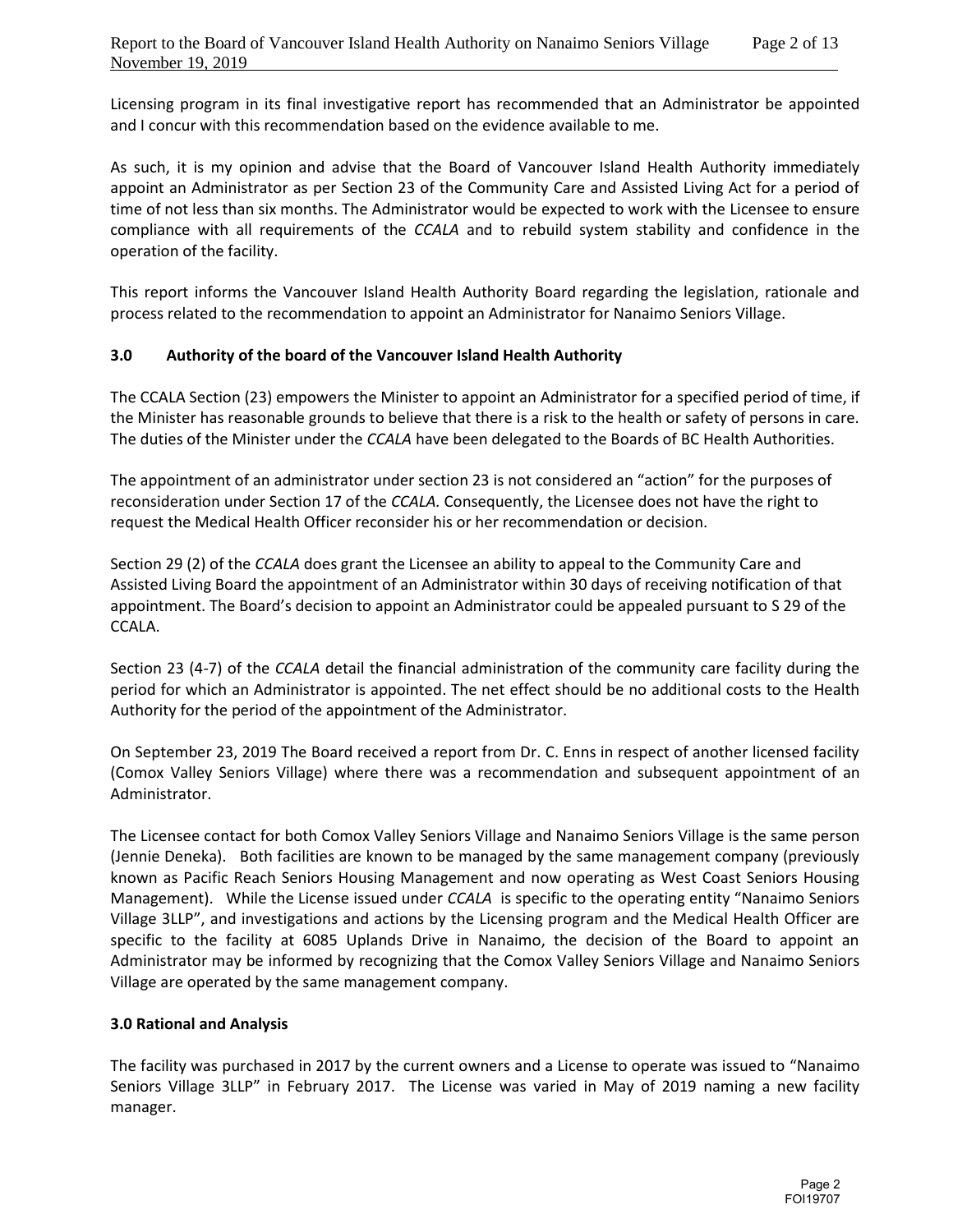Many community care facilities have occasional investigations in addition to routine inspections. At a routine inspection in June 2019, the hazard rating for the facility was considered low, indicative of a general standard of care that met minimum requirements under the *CCALA*. This particular facility appears to have started to experience difficulties in early summer and the first complaint regarding insufficient staffing which was received July 10. Through the month of August four additional complaints of insufficient staffing were received. The final investigation report covers the time period from early July to the end of August.

Since the beginning of September to November 15, sixteen additional complaints have been received which are under investigation. No determination has been made regarding whether the allegations in the complaints are substantiated or if there is a failure in compliance with the *CCALA*. It is recognized that recent publicity regarding the facility may have contributed to an increase in complaints received regarding the facility. However, the trend in increased numbers of complaints is disconcerting and problematic. Investigations may take months to complete.

The investigations and status are tabulated below.

| Licensing Investigations for<br>the period of February 16,<br>2017 to November 15, 2019: | Category of the<br>concern expressed.                        | <b>Status</b>      | <b>Contraventions</b><br>identified? |
|------------------------------------------------------------------------------------------|--------------------------------------------------------------|--------------------|--------------------------------------|
| <b>Date of Allegation</b>                                                                |                                                              |                    |                                      |
| March 8, 2017                                                                            | Recordkeeping,<br><b>Medications</b>                         | Completed C-17-073 | Yes                                  |
| April 27, 2017                                                                           | <b>Staffing, Neglect</b>                                     | Completed C-17-085 | Yes                                  |
| June 26, 2017                                                                            | <b>Unexpected Death</b>                                      | Completed C-17-128 | Yes                                  |
| August 6, 2017                                                                           | <b>Staffing</b>                                              | Completed C-17-145 | Yes                                  |
| August 10, 2017                                                                          | Emotional Abuse,<br>Notification of a<br>Reportable Incident | Completed C-17-152 | Yes                                  |
| October 20, 2017                                                                         | Physical Abuse,<br><b>Emotional Abuse</b>                    | Completed C-17-180 | Yes                                  |
| November 17, 2017                                                                        | Physical Plant,<br><b>Staffing</b>                           | Completed C-18-034 | Yes                                  |
| January 2, 2018                                                                          | Neglect, Record<br>Keeping                                   | Completed C-18-027 | <b>No</b>                            |
| January 19, 2018                                                                         | <b>Sexual Abuse</b>                                          | Completed C-18-028 | Yes                                  |
| February 22, 2018                                                                        | Neglect                                                      | Completed C-18-056 | Yes                                  |
| July 21, 2018                                                                            | <b>Emotional Abuse</b>                                       | Completed C-18-121 | Yes                                  |
| September 27, 2018                                                                       | Supervision                                                  | Completed C-18-150 | <b>No</b>                            |
| January 11, 2019                                                                         | <b>Emotional Abuse</b>                                       | Completed C-18-094 | Yes                                  |
| January 21, 2019                                                                         | Aggressive-Unusual                                           | Completed C-18-101 | N <sub>o</sub>                       |
| July 10, 2019                                                                            | <b>Staffing, Neglect</b>                                     | In current report  | Not determined                       |
| August 15, 2019                                                                          | Staffing, Emotional<br>Abuse                                 | In current report  | Not determined                       |
| August 22, 2019                                                                          | <b>Staffing</b>                                              | In current report  | Not determined                       |
| August 23, 2019                                                                          | <b>Staffing</b>                                              | In current report  | Not determined                       |
| August 29, 2019                                                                          | Staffing, Neglect                                            | In current report  | Not determined                       |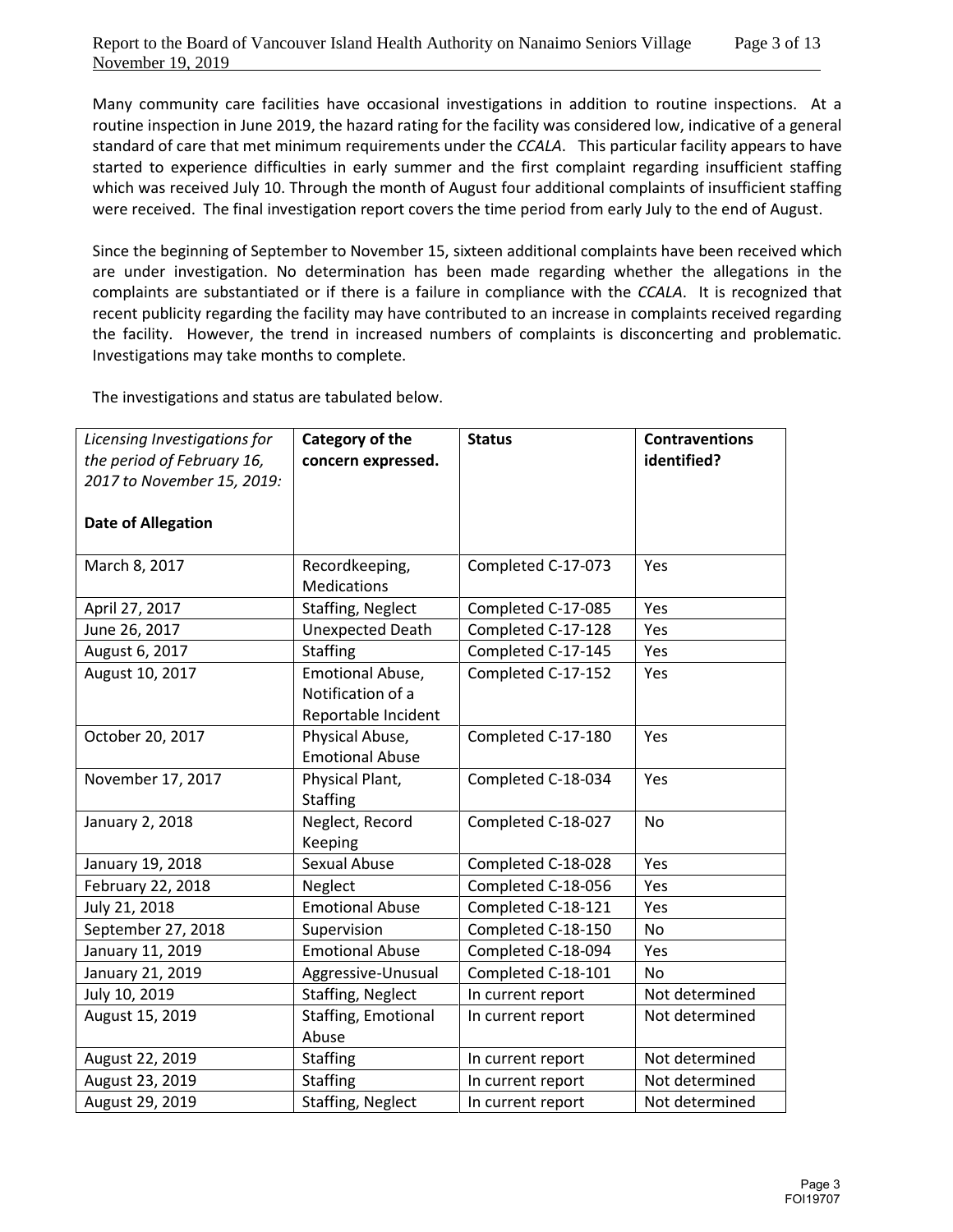| September 9, 2019  | Neglect                  | In process | Not determined |
|--------------------|--------------------------|------------|----------------|
| September 16, 2019 | Staffing, Neglect,       | In process | Not determined |
|                    | Nutrition,               |            |                |
|                    | <b>Medications</b>       |            |                |
| September 19, 2019 | Health safety, dignity   | In process | Not determined |
|                    | and emotional abuse      |            |                |
| September 24, 2019 | Health safety and        | In process | Not determined |
|                    | dignity                  |            |                |
| September 29, 2019 | <b>Staffing</b>          | In process | Not determined |
| September 30, 2019 | Staffing, neglect and    | In process | Not determined |
|                    | nutrition                |            |                |
| September 30, 2019 | Nutrition, health        | In process | Not determined |
|                    | safety and dignity       |            |                |
|                    | and physical plant       |            |                |
| October 4, 2019    | Staffing, neglect        | In process | Not determined |
| October 7, 2019    | Physical plant           | In process | Not determined |
| October 8, 2019    | Staffing, nutrition,     | In process | Not determined |
|                    | health and safety        |            |                |
| October 8, 2019    | Neglect                  | In process | Not determined |
| October 11, 2019   | Falls                    | In process | Not determined |
| October 11, 2019   | Health and safety        | In process | Not determined |
| October 26, 2019   | Medication               | In process | Not determined |
| October 29, 2019   | Wound care, neglect      | In process | Not determined |
| November 7, 2019   | <b>Health and Safety</b> |            | Not determined |

The final investigative report found the following substantiated contraventions of the *CCALA* in relation to Staffing, Neglect, Documentation and Health, Safety and Dignity *S(7)(1)(b)(i)* and *CCALA* regulations in relation to Staffing *S(42)* and Neglect *(S. 51((1)(a)).* These determinations are made based only on the investigation of complaints from July 10 to August 29.

In providing my opinion to the Board to take the immediate action of appointing an Administrator, I have relied on several trends in addition to the frequency and types of complaints that are now under investigation. I have also considered ongoing evidence of inadequate staffing and the dependence of the facility on support being provided by Island Health, the deterioration in health status of some residents, and the failure of the Licensee to demonstrate a commitment to resolving issues such that the health, safety and dignity of residents in their care would be protected. These factors are in addition to the demonstrated recent and ongoing failure to meet the requirements of the *CCALA*.

# *3.1 Insufficient Staffing*

In addition to monitoring the frequency of complaints, a central concern has been the ability to fill shifts with appropriately trained persons. It is noted in the documentation provided by the Licensee that they changed the approach to staffing in June of 2019 to a central staffing office that covers its facilities. This change occurred in the month prior to the first complaint related to staffing (July 10).

A repeated noted deficiency has been insufficient staff in the facility to provide adequate and safe care. This has been detailed in the final investigative report for the time frame to mid-September. The following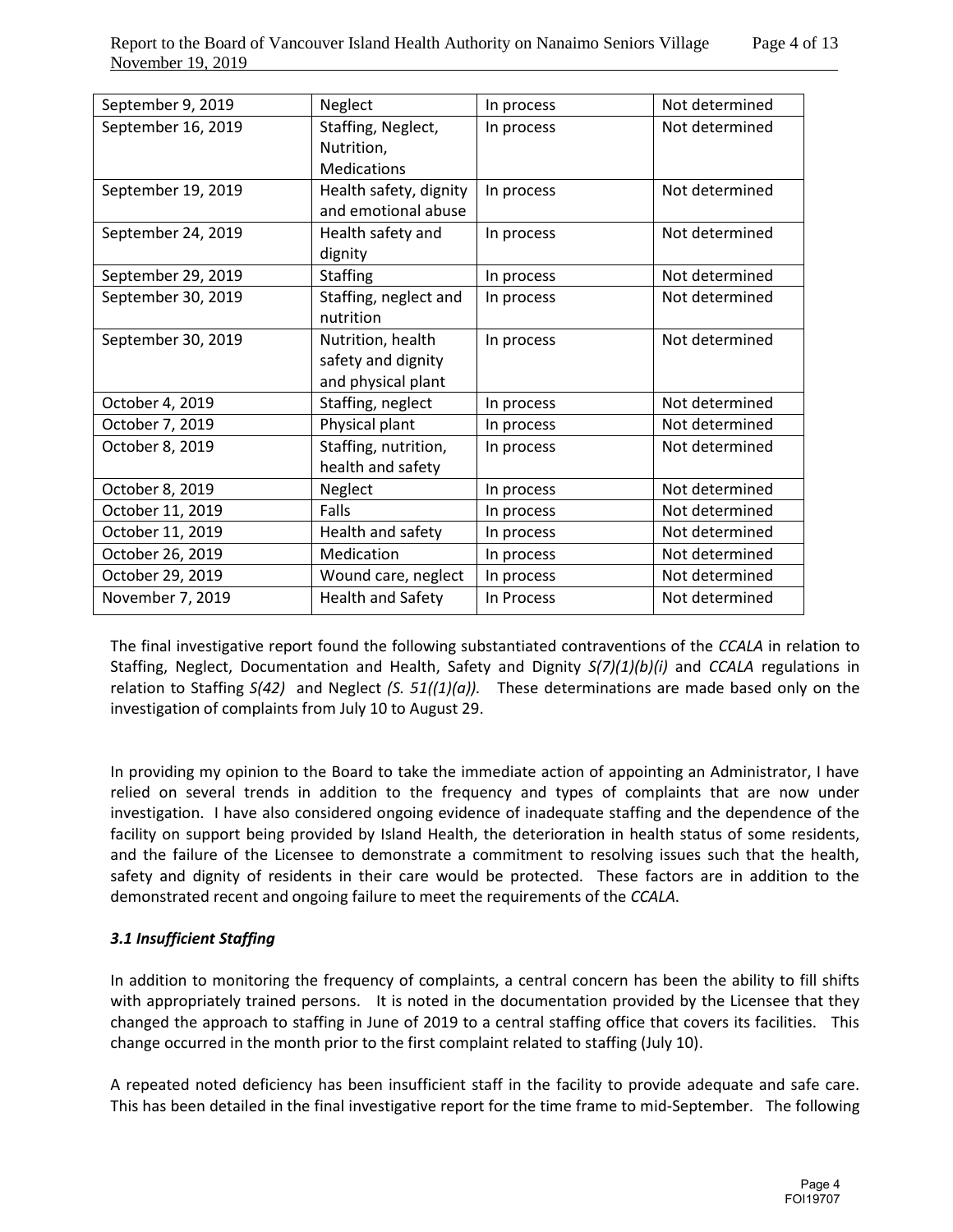table provides weekly shifts since mid-September, showing the number filled by staff employed by Nanaimo Seniors Village, the number of Island Health employees providing support to fill positions, and the number of shifts remaining vacant. Island Health began providing staffing support during the week of September 25. In addition to registered care aides, Island Health has provided one registered nurse daily to supervise Island Health employees working at the facility. The Island Health employed nurse did not provide nursing services and is not included in the staffing compliment.

|                                                               | <b>Registered Care Aide</b> |                                | <b>Licensed Practical Nurse</b> |            | <b>Registered Nurse</b> |            |                |
|---------------------------------------------------------------|-----------------------------|--------------------------------|---------------------------------|------------|-------------------------|------------|----------------|
| <b>Full compliment</b><br>350                                 |                             |                                | 77                              |            | 21                      |            |                |
|                                                               | <b>NSV</b>                  | <b>Island</b><br><b>Health</b> | Vacant                          | <b>NSV</b> | Vacant                  | <b>NSV</b> | Vacant         |
| Sept 17-24                                                    | 305                         |                                | 45                              | 71         | 6                       | 12         | 9              |
| Sept 25 -<br>Oct 1                                            | 275                         | 37                             | 38                              | 64         | 13                      | 10         | 11             |
| Oct $2 - 8$                                                   | 276                         | 36                             | 38                              | 77         | $\Omega$                | 17         | $\overline{4}$ |
| Oct $9 - 15$                                                  | 282                         | 53                             | 15                              | 71         | 6                       | 16         | 5              |
| Oct $16 - 22$                                                 | 277                         | 42                             | 31                              | 73         | $\overline{4}$          | 15.5       | 5.5            |
| Oct 23 - 29                                                   | 306                         | 38                             | 6                               | 69         | 8                       | 14         | 7              |
| <b>Oct 30</b><br>$\overline{\phantom{m}}$<br>Nov <sub>5</sub> | 296                         | 54                             | $\mathbf 0$                     | 70         | 7                       | 10         | 11             |
| Nov $6 - 12$                                                  | 323                         | 49                             | $\Omega$                        | 72.5       | 4.5                     | 13.5       | 7.5            |

While NSV has increased registered care aide staffing, they were unable to fill the full complement of required shifts in the most recent weeks without assistance from Island Health employees. Registered nursing staff has actually decreased over recent weeks. LPN staffing has remained on average about one shift short each day.

In their response to the final investigative report, the Licensee responded by detailing their human resources policies, procedures, studies and changes that had been implemented prior to July 2019 and failed to discuss the challenges in filling shifts or actions being taken or to be taken to build a robust staff compliment. The facility did undertake hiring in mid-October, however did not complete the required suitability checks on newly hired staff prior to working in the facility. This is an expectation under the *CCALA*.

It is expected that the appointment of an Administrator will result in the development of staff recruitment strategies that ensure staff hiring in a manner such that the regulatory requirements for staff number, training and experience are met. They would also provide oversight, support and mentoring to identify and develop training and education for staff such that their competency aligns with their professional designation. The Administrator would build on existing practices to further develop and implement a sustainable and effective orientation for new staff.

# *3.2 Neglect of residents*

Highlighted in the final investigative report are developing and ongoing concerns about the failure to mobilize residents, inadequate wound care and delays or omission of medication. Incidents since the final investigative report suggest but have not yet been substantiated that poor care may have contributed to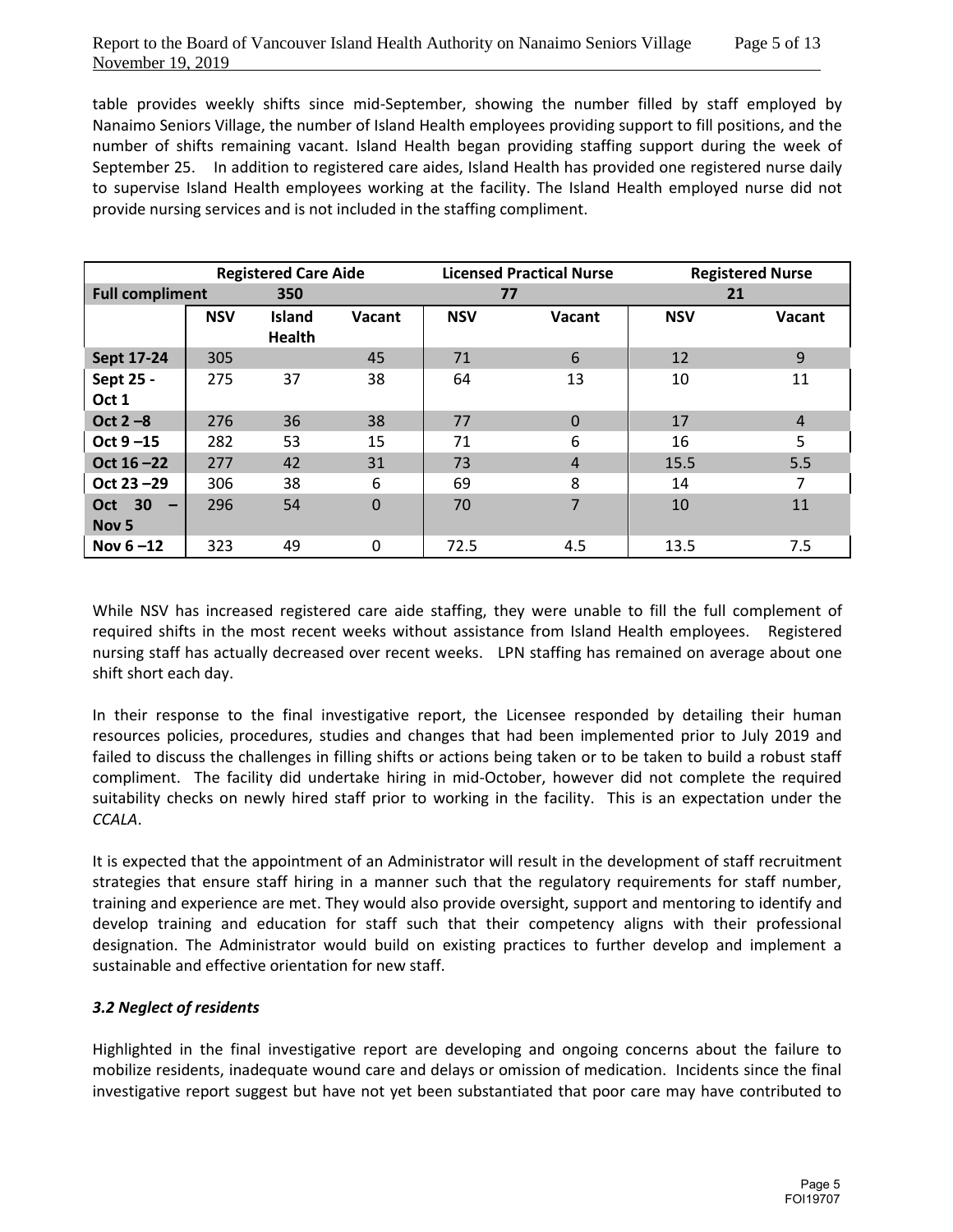hospitalizations. The Island Health nursing staff providing support at the site have identified concerns regarding the documentation, the care and the apparent worsening of wounds. As these issues are current, appear to have some basis, and are considered a current concern for the health of residents, I must further conclude that the Licensee is currently unable or unwilling to meet their mandated and contracted abilities and may be putting the health and safety of residents at risk.

# *3.3 Lack of ability of the Operator to provide care that ensures the health, safety and dignity of residents*

When Licensing initiates an investigation, the Licensee is usually immediately requested to provide a "health and safety plan" to ensure that the immediate health and safety of persons in care is protected for the duration of the investigation. The Licensee was informed of the need for a health and safety plan on August 28, 2019. The Licensee submitted a number of plans that were not considered acceptable as they lacked information and failed to address areas of concern to Licensing. Despite repeated requests, as of November 15, 2019 the Licensee has yet to submit an acceptable health and safety plan.

Licensees are routinely provided the opportunity to respond to allegations and investigative findings in the due process of applying principles of administrative law. The response also provides the Licensee with the opportunity to detail what actions they propose to undertake to mitigate or resolve areas of substantiated concern.

The voluminous response received from Nanaimo Seniors Village on November 4, 2019 reiterated their existing policies, procedures, and responses to past investigations. The response failed to outline plans to resolve the areas of substantiated concern, did not detail how staffing issues would be resolved, did not describe how the facility would operate with Island Health until they were functioning well, and did not outline corrective actions.

The Licensee contact is employed by a company which, according to its website, manages and operates 25 facilities that provide residential services in Canada. Such a company should have the capabilities to address problems and to respond in a professional fashion to inspections and investigations. Seven of these facilities are located within the geography of Island Health operations and contract with Island Health for residential care services.

Because of the failure to manage this situation in an appropriate fashion I must conclude that the Licensee is either unable or unwilling to meet their mandated and contracted responsibility of ensuring health, safety and dignity of persons in care.

# *3.4 Failure of the Licensee to meet the requirements of the CCALA.*

The Licensee has the primary responsibility to ensure the health, safety, and dignity, of persons in care and to operate a facility in compliance with the *CCALA* and Regulations. This standard is explicitly stated in Section 7 of the *CCALA*. In order to assist the Licensee to meet their mandate, the Licensing program has invested significant time and resource in supporting in this facility, including attending the facility on at least a weekly basis since Aug 7, 2019 through to the time of this report.

I am concerned that even where the Licensee has taken recent action to comply with the *CCALA* and Regulations to date, this is in part due to the frequency and intensity of Licensing's onsite inspections and support provided by the Island Health community care program. A properly functioning Licensed residential care facility may receive two routine inspections a year. I do not have confidence that the Licensee would be able to comply with the *CCALA* without Licensing's ongoing intervention.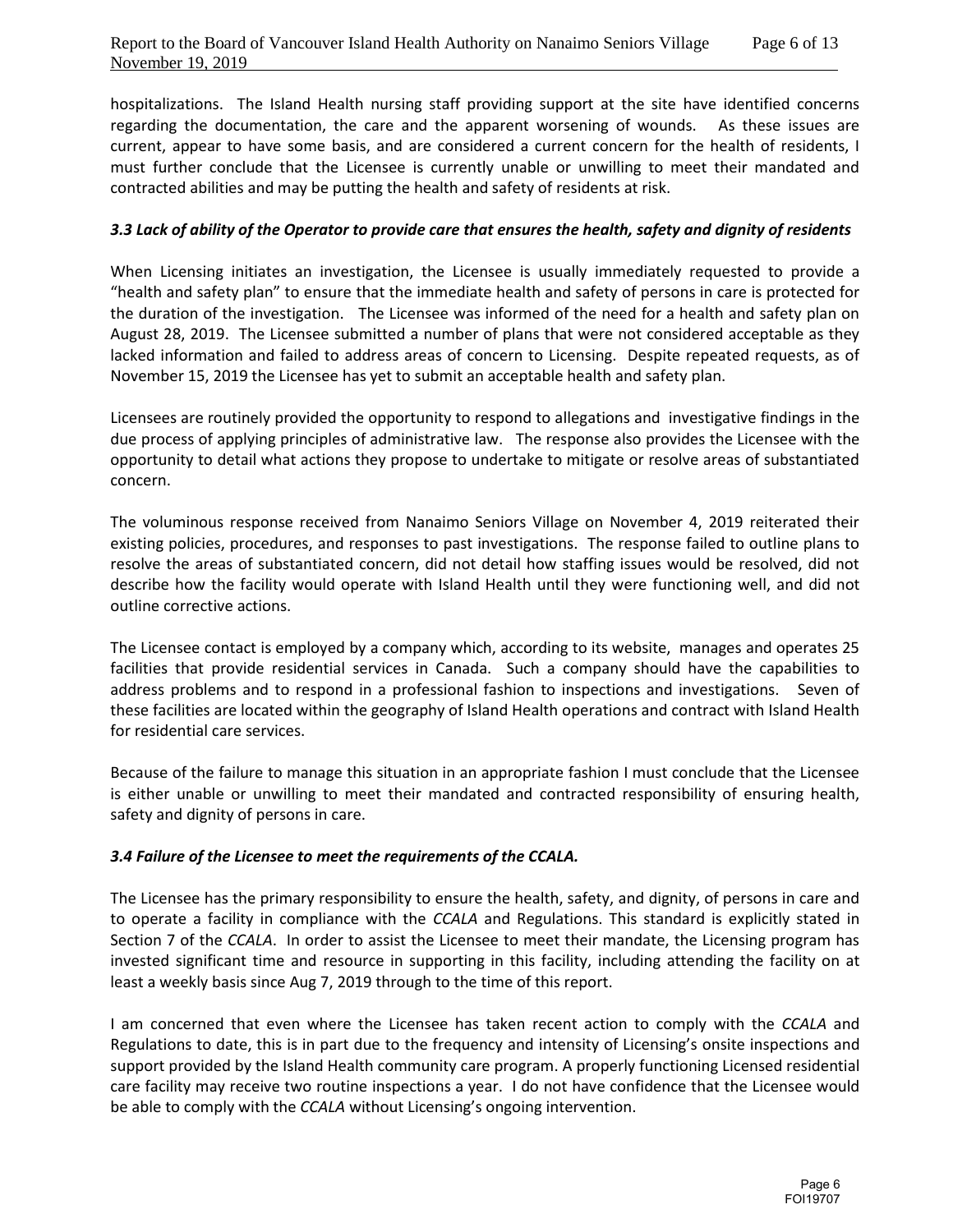While important to acknowledge that the Licensee has made some progress over the past few months, the Licensee is required to fully satisfy the requirements of the *CCALA*, not just partially satisfy them.

The majority of licensed long term care facilities are able to meet or exceed the minimal requirements of the CCALA without active oversight provided by the Licensing program or the need for support from Island Health's community care program. The Licensee has moved too slowly toward re-establishing compliance. A routine inspection of the facility conducted on October 29, 2019 found 14 new areas of contravention to the *CCALA* and its regulations, and three outstanding areas of contravention. As of November 5, 2019 the risk assessment for the facility has increased to a 'high' risk rating. I must again conclude that the Licensee is either unable or unwilling to meet their mandated and contracted responsibility of ensuring health, safety and dignity of persons in care.

An appointed Administrator would act as a bridge between the Licensee and Licensing to empower the Licensee with the tools and systems for sustained and independent provision of competent and compliant care.

## **4.0 Consideration of options**

In their final investigative report the Licensing program has recommended to myself as the Medical Health Officer that an Administrator be appointed. They dismissed recommending the application of terms and conditions on the license as "due to the Licensee's inability to fully comply with legislation and inability to provide sufficient details with corrective actions measures. Licensing is not confident that the action of imposed conditions will ensure to promote and maintain the health, safety and dignity of persons in care and sustain the corrections put forth by the Licensee based on the current compliance condition of the facility."

Under the *CCALA* Section 13(1), the Medical Health Officer may suspend, cancel, vary existing terms and conditions or attach terms and conditions to a license. I have essentially four viable options to consider in any similar situation;

- maintain the License unvaried and continue operations,
- attach or vary terms and conditions to the License,
- suspend (or cancel) the License
- recommend to the Minster or the Minister's delegate to appoint an Administrator

Based on the findings I have concluded that action is required. As noted in the background section, suspending or cancelling a license would increase the risk to the current residents of the facility. I have carefully considered the option of attaching terms and conditions. I must consider the lack of response to the concerns, the failure to respond with a feasible plan to remedy the situation, the continuing level of investment provided by Island Health to support the facility and the evidence of ongoing and current risk to the health and safety of residents as detailed in this report. Given these concerns, I am unable to conclude that attachment of terms and conditions would result in mitigation of this risk and must therefore recommend to the Board of the Vancouver Island Health Authority as the delegated authority of the Minister under *CCALA* section 23 to appoint an Administrator for a period of time of not less than 6 months.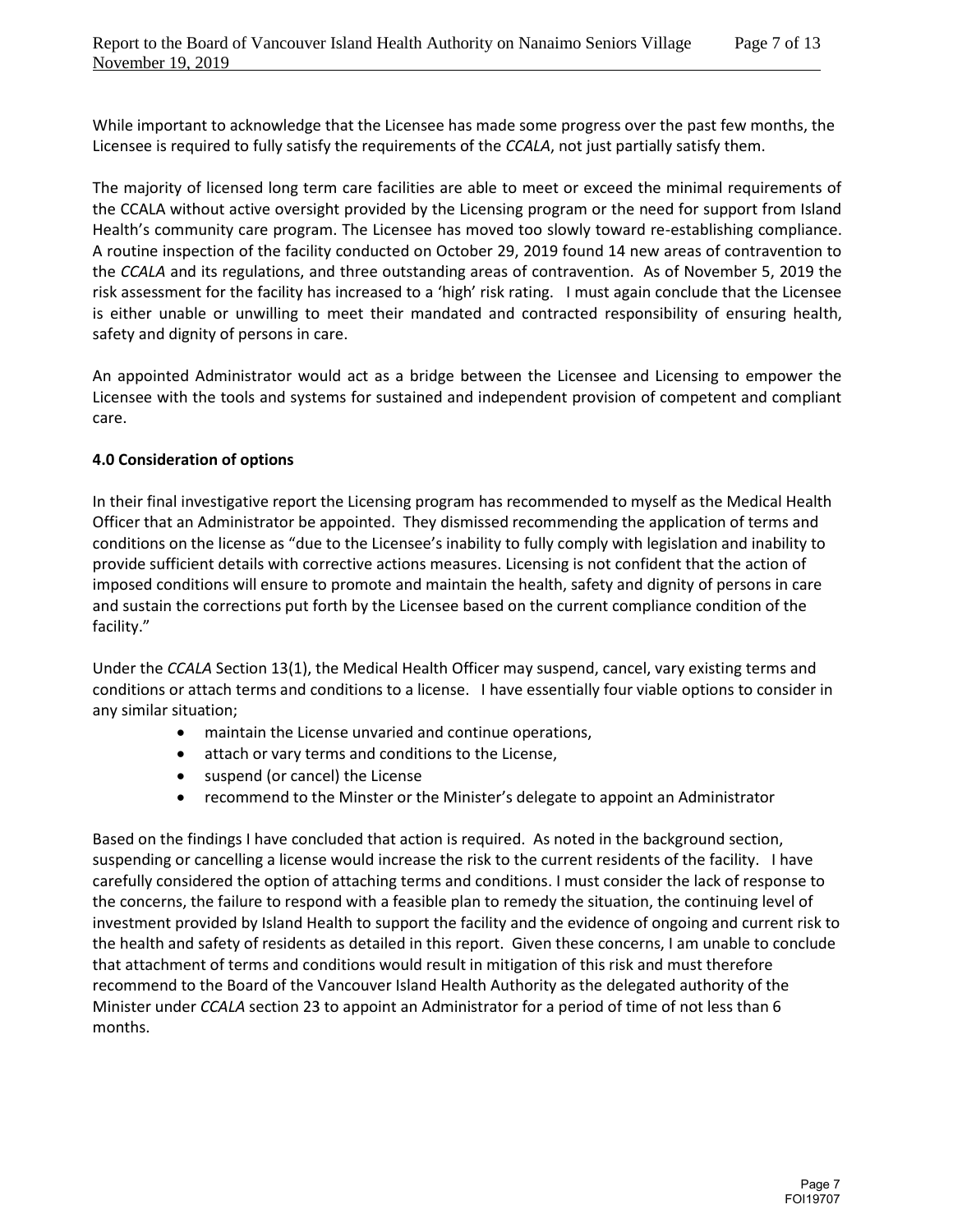# **5.0 Regarding the proposed Administrator**

It is the recommended that the Administrator be Susan Abermann. The proposed Administrator's qualifications are attached as Appendix A. The proposed Administrator is currently also the Administrator appointed by the Board to the Comox Valley Seniors Village, a facility operated by the same company. The Administrator has the authority to hire staff that may assist them in their duties to the board.

The Board, acting as the delegate of the Minister, may direct that the funds for the Administrator be deducted from monies directed to the Licensee, effectively that there are no additional costs to Island Health for appointing an Administrator or in the Administrator hiring staff to support them in their work.

#### **6.0 Terms of Reference for the proposed Administrator**

A draft term of reference for the prospective Administrator is attached as Appendix B and is similar to those for Comox Valley Seniors Village with the addition of the responsibility listed as item 6. It is recommended that the letter appointing the Administrator include the following terms:

- That the Administrator is a representative of Island Health s.13 s.13
- The Administrator's contact person at Island Health will be Jenna Boehm, Residential Licensing Officer, #29 - 1925 Bowen Road Nanaimo.
- The Administrator is to take his or her instructions from the Board; and
- A clause in which the Board may terminate the appointment of the Administrator earlier than the termination date of the appointment at its discretion.

### **7.0 Notice to Licensee and Persons in Care**

Once the Board has made a decision to appoint an Administrator, it must serve notice of that appointment to the Licensee.

Enclosed as Appendix C is a draft letter giving the Licensee notice of the appointment of an Administrator.

It is recommended that a written notice of the appointment be sent to the Minister of Health although this is not a statutory requirement.

The Board should also plan, at a minimum to notify the individuals in care and their families of the appointment of an Administrator.

Hamble

Paul Hasselback MD MSc FRCPC Medical Health Officer